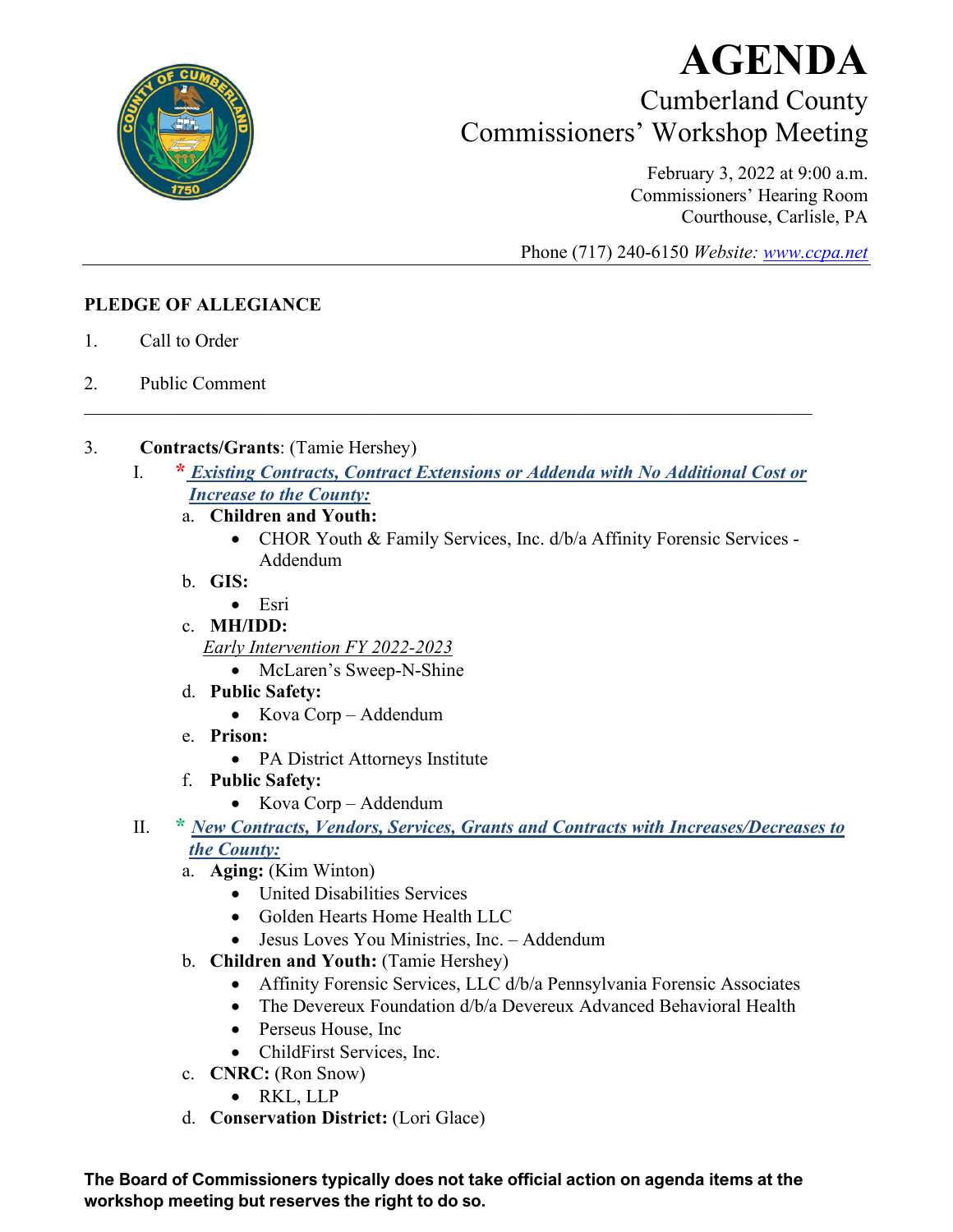- Pennsylvania Association of Conservation Districts Grant Application of \$2,000
- e. **Liquid Fuels/Finance:** (Kirk Stoner)
	- HRG Addendum
	- Lobar Site Development Addendum
- f. **MH/IDD:** (Sue Carbaugh)
- *Intellectual and Developmental Disabilities FY 2021-2022*
	- Saundra L. Bowen

*Mental Health FY 2021-2022*

- PCCD Grant Acceptance of \$46,410.00
- g. **Public Safety: (**Claudia Garner)
	- PEMA Grant Acceptance of \$5,262.00
- h. **Recycling & Waste:** (Justin Miller)
	- PA Department of Environment Protection Grant Application of \$49,031.72
- 4. Discussion of the Recommendation of Award to JVI Group, Inc. for a Unit Price Bid Amount of \$2,271,585.71 and Further Authorizing the Planning Director to Work with the County Solicitor to Execute Construction Contracts and Issue the Notice to Proceed for the Project (Kirk Stoner)
- 5. Discussion of the Credit Application with TECAN for the District Attorney's Office Forensic Investigation Division (Eric Radnovich)
- 6. Discussion of **Cumberland County Municipal Authority** Reappointment Recommendation of the Following Individual: (Stacy Snyder)
	- **Mike Snyder** Appointment is for a four (4) year term, retroactive to January 1, 2022 and expiring December 31, 2025.
- 7. Discussion of Capital Project Requests:
	- **IMTO** (Mark Adams)
		- o Wireless Wide Area Network (WWAN) Upgrade Total Project Cost \$196,000.00
	- **Facilities** (Brent Durham)
		- o Dennis Marion Building Replace Fire Panel Total Project Cost \$100,000.00
		- o Old Courthouse Replace Carpet and Repair Plaster on Walls Total Project Cost \$125,000.00
	- **Elections** (Bethany Salzarulo)
		- o Department of Justice ADA Compliance Items Total Project Cost \$32,000.00
- 8. Commissioners' Liaison Reports
- 9. Report of Executive Sessions: February 2, 2022 @ 9:30 a.m. Re: Personnel
- 10. Other Business
- 11. Adjourn.

**The Board of Commissioners typically does not take official action on agenda items at the workshop meeting but reserves the right to do so.**